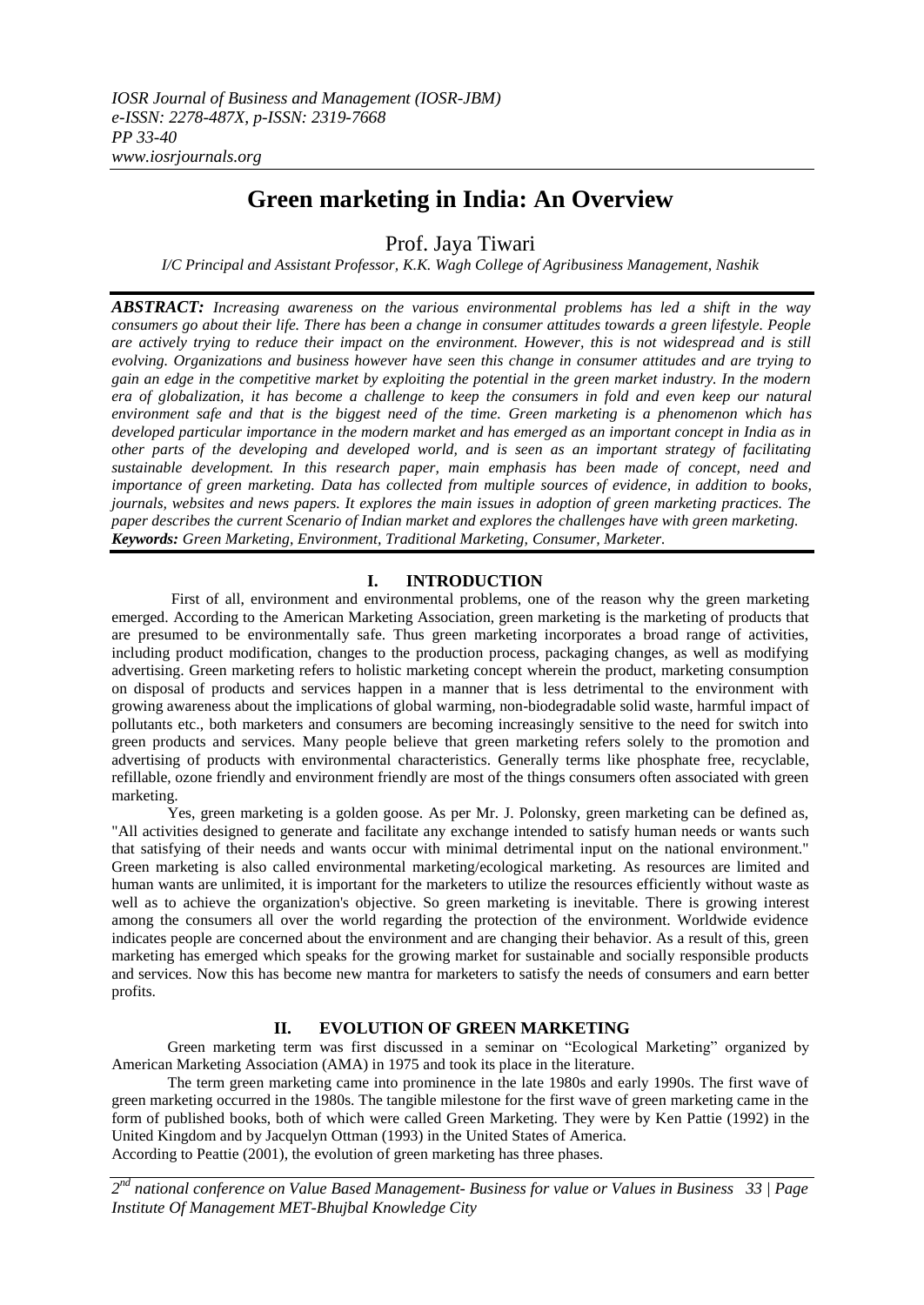First phase was termed as **"Ecological"** green marketing, and during this period all marketing activities were concerned to help environmental problems and provide remedies for environmental problems.

Second phase was **"Environmental"** green marketing and the focus shifted on clean technology that involved designing of innovative new products, which take care of pollution and waste issues.

Third phase was **"Sustainable"** green marketing. It came into prominence in the late 1990s and early 2000concerned with developing good quality products which can meet consumers need by focusing on the quality, performance, pricing and convenience in an environment friendly way.

## **Characteristics Of Green Products**

We can define green products by following measures:

- 1. Products those are originally grown.
- 2. Products those are recyclable, reusable and biodegradable.
- 3. Products with natural ingredients.
- 4. Products containing recycled contents and non toxic chemical.<br>5. Products contents under approved chemicals.
- 5. Products contents under approved chemicals.
- 6. Products that do not harm or pollute the environment.
- 7. Products that will not be tested on animals.
- 8. Products that have eco-friendly packaging i.e. reusable, refillable containers etc.

#### **Objectives Of The Study**

The paper titled "Green marketing in India: An overview" is aimed to cover the following objectives:

- 1. To know the concept of green marketing.
- 2. To identify the importance and need of green marketing.
- 3. To study the challenges and prospects of green marketing.

#### **Research Methodology**

The research is exploratory in nature; it focuses on Literature review, News Papers, Journals, websites and the other reliable sources.

# **III. REVIEW OF LITERATURE**

Kilbourne, W.E. (1998) discussed the failure of green marketing to move beyond the limitations of the prevailing paradigm. The author identified areas that must be examined for their effect in the marketing/environment relationship, namely economic, political and technological dimensions of the cultural frame of reference.

Prothero, A. (1998) introduced several papers discussed in the July 1998 issue of 'Journal of Marketing Management' focusing on green marketing. This included a citation of the need to review existing literature on green marketing, an empirical study of United States and Australian marketing managers, a description of what a green alliance look like in practice in Great Britain, ecotourism and definitions of green marketing.

Prothero, A. & Fitchett, J.A. (2000) argued that greater ecological enlightenment can be secured through capitalism by using the characteristics of commodity culture to further progress environmental goals. Marketing not only has the potential to contribute to the establishment of more sustainable forms of society but, as a principle agent in the operation and proliferation of commodity discourse, also has a considerable responsibility to do so.

Oyewole, P. (2001) in his paper presented a conceptual link among green marketing, environmental justice, and industrial ecology. It argues for greater awareness of environmental justice in the practice for green marketing. A research agenda is finally suggested to determine consumer's awareness of environmental justice, and their willingness to bear the costs associated with it.

Karna, J., Hansen, E. & Juslin, H. (2003) interpreted that proactive marketers are the most genuine group in implementing environmental marketing voluntarily and seeking competitive advantage through environmental friendliness. The results also give evidence that green values, environmental marketing strategies, structures and functions are logically connected to each other as hypothesized according to the model of environmental marketing used to guide this study.

*2 nd national conference on Value Based Management- Business for value or Values in Business 34 | Page Institute Of Management MET-Bhujbal Knowledge City*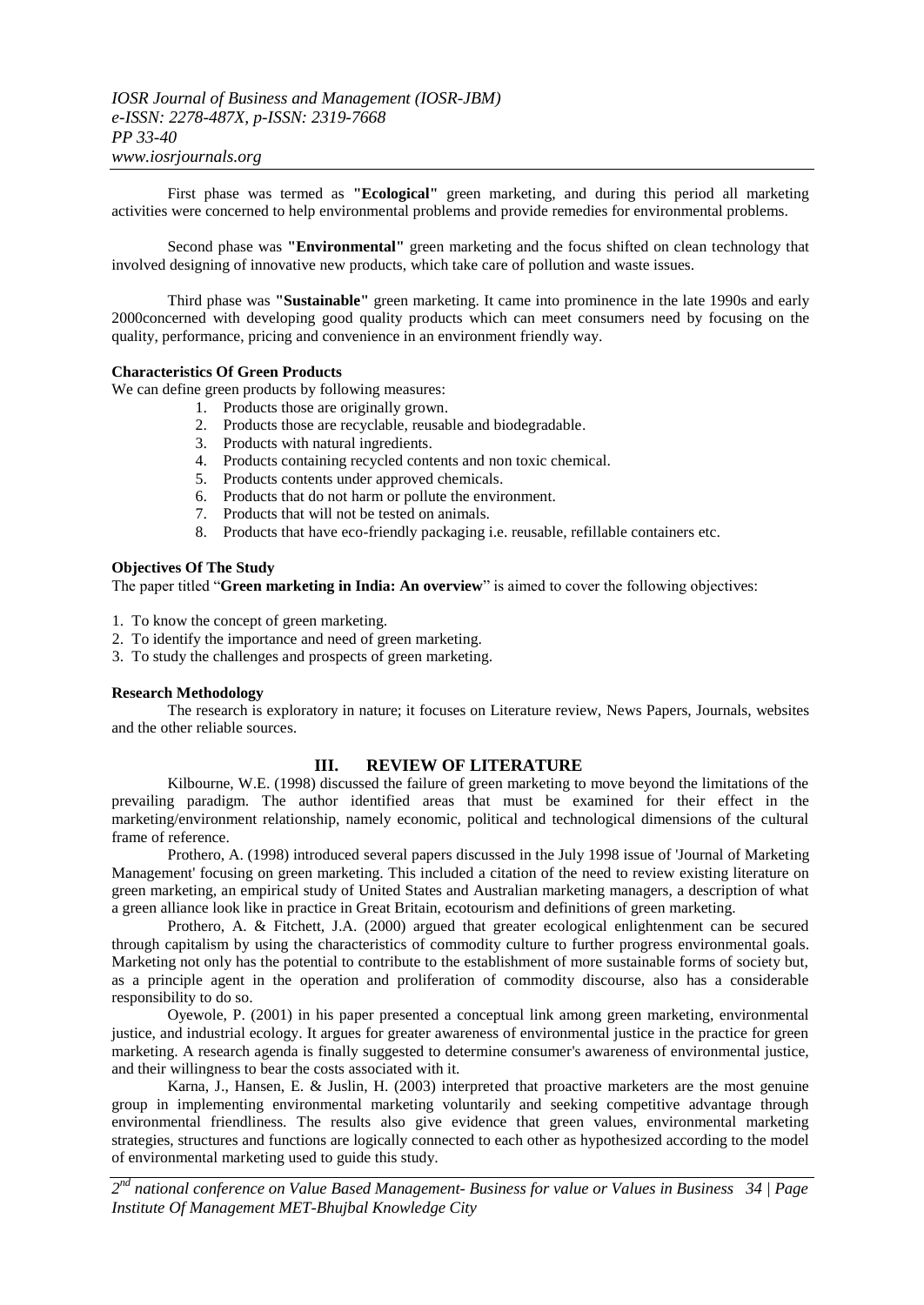Sanjay K. Jain & Gurmeet Kaur (2004) in their study of environmentalism which had fast emerged as a worldwide phenomenon discussed business firms too have risen to the occasion and have started responding to environmental challenges by practicing green marketing strategies. Green consumerism has played a catalytic role in ushering corporate environmentalism and making business firms green marketing oriented. Based on the data collected through a field survey, the paper made an assessment of the extent of environmental awareness, attitudes and behaviour prevalent among consumers in India.

Donaldson (2005) in his study realized in the Great Britain that in general the ecological attitude of consumers changed positively. This study reported the strong faith of consumers in the known commercial brands and in the feeble behaviour referring to the "green" claims, which was the main cause behind the consuming failure to interpret their concerns beyond the environment in their behavior.

Alsmadi (2007) while investigating the environmental behaviour of Jordanian consumers reveals a high level of environmental conscience. Unfortunately however this positive tendency and preference in the "green" products did not appear to have any effect on the final decision, obviously because these consumers had a stronger faith in the traditional products and a small confidence in the green statements. The above obstacles were further strengthened by the lack of environmental conscience by a lot of enterprises and the existence of a large scale of prices for the same product, many of which included an impetuous estimate of environmental responsibility. The same phenomenon has been presented in other researches too (Ottman, 2004; Donaldson, 2005; Cleveland et al, 2005).

Brahma, M. & Dande, R. (2008), The Economic Times, Mumbai, had an article which stated that, Green Ventures India is a subsidiary of New York based asset management firm Green Ventures International. The latter recently announced a \$300 million India focused fund aimed at renewable energy products and supporting trading in carbon credits.

## **IV. WHY ARE FIRMS USING GREEN MARKETING?**

While looking through the literature there are several suggested reasons for firms increased use of Green Marketing. Five possible reasons cited are:

- 1. Organizations perceive environmental marketing to be an opportunity that can be used to achieve its objectives [Keller, 1987; Shearer, 1990].
- 2. Organizations believe that they have a moral obligation to be more socially responsible [Davis,1992; Freeman and Liedtka,1991; Keller,1987; McIntosh, 1990; Shearer, 1990;]
- 3. Governmental bodies are forcing firms to become more responsible [NAAG, 1990;]
- 4. Competitors environmental activities pressurize firms to change their environmental marketing activities [NAAG,1990;] and
- 5. Cost factors associated with waste disposal or reductions in material usage forces firms to modify their behavior [Azzone and Manzini,1994;].

#### **Opportunity**

In India, around 25% of the consumers prefer environment friendly products, and around 28% may be considered health conscious. Therefore, green marketers have diversified to fairly sizeable segment of consumers to cater to.

#### **Social Responsibility**

Many companies have started realizing that they must behave in an environment friendly fashion. They believe both in achieving environmental objectives as well as profit related objectives respecting the principle of Extended Producer Responsibility (EPR).

#### **Governmental Pressure**

Various regulations are framed by the government to protect consumers and the society at large. The Indian government too has developed a framework of legislations to reduce the production of harmful goods and by-products. These reduce the industry's production and consumer's consumption of harmful goods, including those detrimental to the environment; for example, the ban of plastic bags, prohibition of smoking in public areas, etc.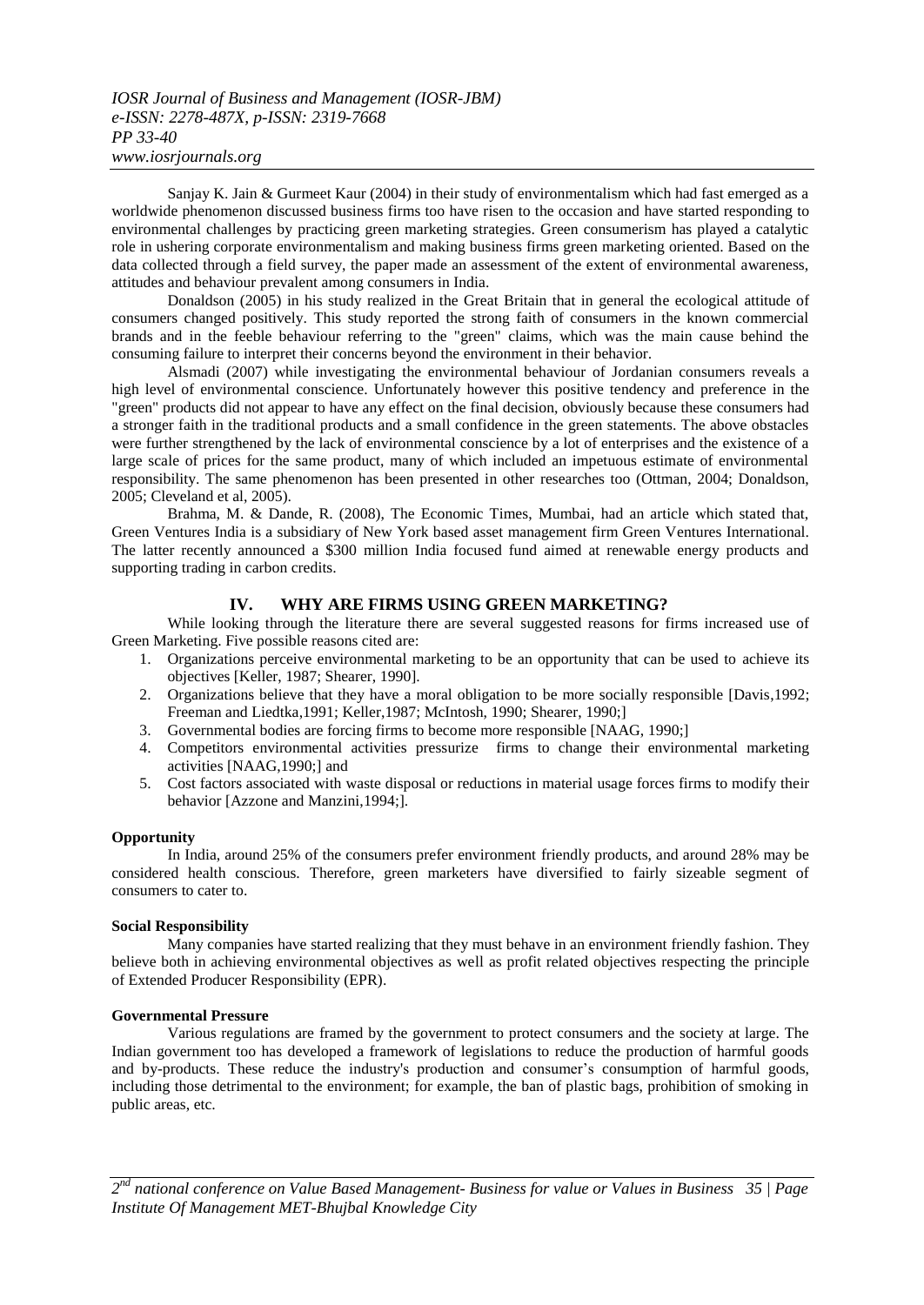## **Competitive Pressure**

Another major force in the environmental marketing area has been firms' desire to maintain their competitive position. In many cases firms observe competitors promoting their environmental behaviors and attempt to emulate this behavior. In some instances this competitive pressure has caused an entire industry to modify and thus reduce its detrimental environmental behavior.

## **Cost Reduction**

Reduction of harmful waste may lead to substantial cost savings. Sometimes, many firms develop a symbiotic relationship whereby the waste generated by one company is used by another as a cost-effective raw material.

## **Golden Rules Of Green Marketing**

- 1. **Know your Customer**: Make sure that the consumer is aware of and concerned about the issues that your product attempts to address.
- 2. **Educating your customers**: It is not just a matter of letting people know, whatever you're doing is to protect the environment, but also a matter of letting them know why it matters.
- 3. **Being Genuine & Transparent:** means that a) You are actually doing what you claim to be doing in your green marketing campaign and b) The rest of your business policies are consistent with whatever you are doing that's environment friendly.
- 4. **Reassure the Buyer:** Consumers must be made to believe that the product performs the job , in this fim should not forgot product quality in the name of the environment.
- 5. **Consider Your Pricing**: If you are charging a premium for your product and many environmentally preferable products cost more due to economies of scale and use of higher-quality ingredients make sure those consumers can afford the premium and feel it's worth it.

#### **Countries ranked according to their response level**

| Rank | <b>Countries</b> |  |
|------|------------------|--|
|      | India            |  |
|      | UK               |  |
|      | US               |  |
|      | Thailand         |  |
|      | Australia        |  |
|      | Canada           |  |
|      | China            |  |

# **Table No.1 Countries ranked according to their response level on Green Marketing**

*Source – Namex International Journal of Management Research*

## **The Four Ps Of Green Marketing**

#### **1. Product**

Entrepreneurs wanting to exploit emerging green market either by identifing customer's environmental needs or by developing environmentally responsible products to have less impact than competitors. The increasingly development of :

- 1. Products that can be recycled or reused. Efficient products, which save water, energy or gasoline, save money and reduce environmental impact.
- <sup>2.</sup> Products with environmentally responsible packaging. McDonalds, for example, changed their packaging from polystyrene clamshells to paper.
- <sup>3.</sup> Products with green labels, as long as they offer substantiation.
- Organic products many consumers are prepared to pay a premium for organic products, which offer promise of quality. Organic butchers, for example, promote the added qualities such as taste and tenderness.
- 5. A service that rents or loans products –such as toy libraries.
- 6. Certified products, which meet or exceed environmentally responsible criteria.

*2 nd national conference on Value Based Management- Business for value or Values in Business 36 | Page Institute Of Management MET-Bhujbal Knowledge City*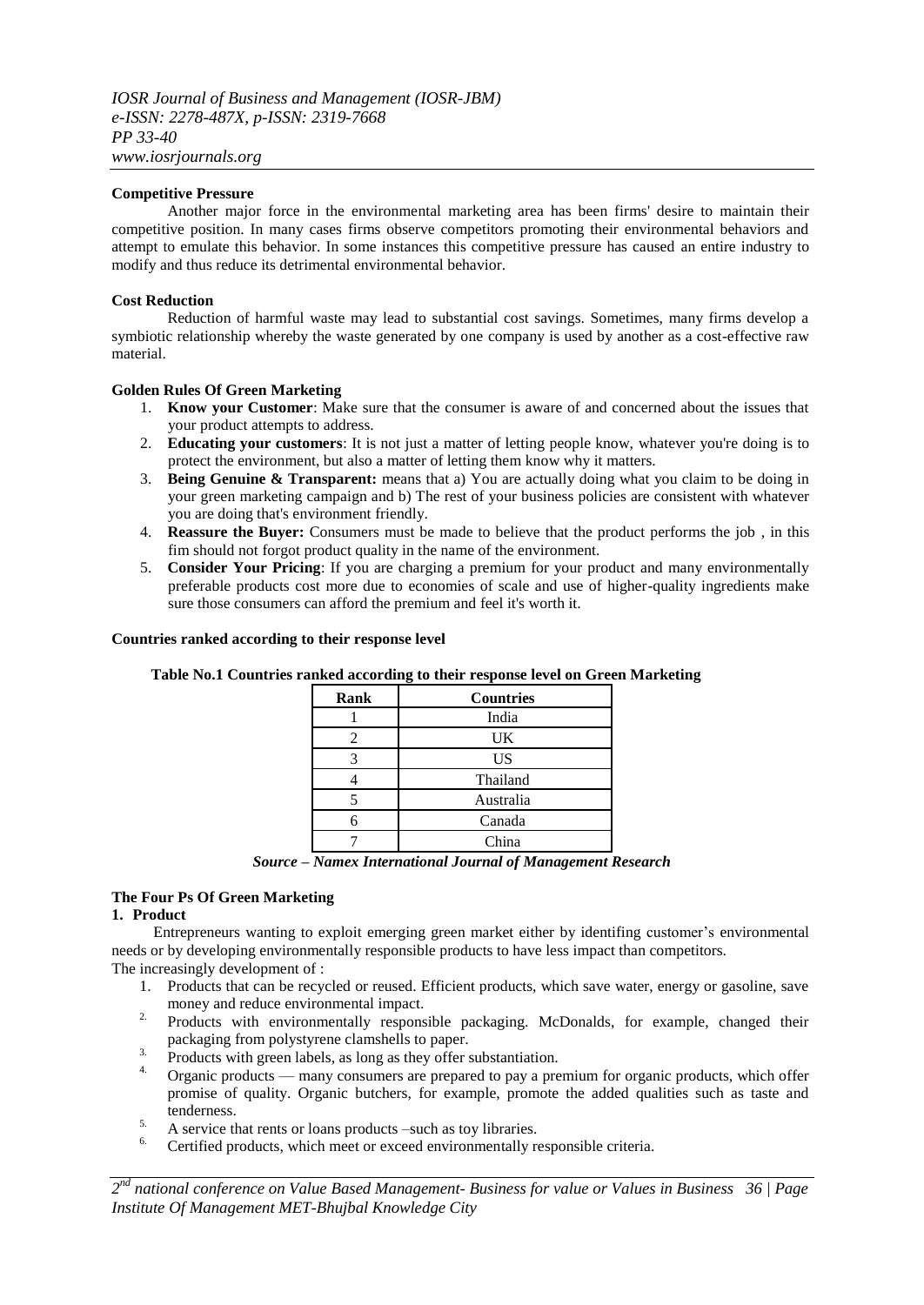Whatever the product or service, it is vital to ensure that products meet or exceed the quality expectations of customers and is thoroughly tested.

## **2. Price**

Pricing is a critical element of the marketing mix. Most customers are prepared to pay a premium if there is a perception of additional product value. This value may be improved performance, function, design, visual appeal or taste. Environmental benefits are usually an added bonus but will often be the deciding factor between products of equal value and quality.

Environmentally responsible products, however, are often less expensive when product life cycle costs are taken into consideration, for example fuel-efficient vehicles, water-efficient printing and non-hazardous products.

## **3. PLACE**

The choice of where and when to make a product available has a significant impact on the customers being attracted. Very few customers go out of their way to buy green products merely for the sake of it. Marketers looking to successfully introduce new green products should, in most cases, position them broadly in the market place so they are not just appealing to a small green niche market. The location must also be consistent with the image which a company wants to project. The location must differentiate a company from its competitors. This can be achieved by in-store promotions and visually appealing displays or using recycled materials to emphasize the environmental and other benefits.

## **4. PROMOTION**

Promoting products and services to target markets includes paid advertising, public relations, sales promotions, direct marketing and on-site promotions. Smart green marketers will be able to reinforce environmental credibility by using sustainable marketing and communications tools and practices. For example, many companies in the financial industry are providing electronic statements by email, e-marketing is rapidly replacing more traditional marketing methods, and printed materials can be produced using recycled materials and efficient processes, such as waterless printing. Retailers, for example, are recognizing the value of alliances with other companies, environmental groups and research organizations when promoting their environmental commitment. To reduce the use of plastic bags and promote their green commitment, some retailers sell shopping bags, under the banner of the Go Green Environment Fund. The key to successful green marketing is credibility. Never overstate environmental claims or establish unrealistic expectations, and communicate simply and through sources that people trust. Promote your green credentials and achievements. Publicize stories of the company‗s a environmental awards programs to profile environmental credentials to customers and stakeholders.

| <b>Traditional marketing</b>             |                               | <b>Green marketing</b> |                                          |
|------------------------------------------|-------------------------------|------------------------|------------------------------------------|
| Goals                                    |                               |                        | Goals                                    |
| 1.                                       | Customer satisfaction         |                        | Customer satisfaction                    |
| 2.                                       | Organizational goals          |                        | Organizational goals<br>2.               |
|                                          |                               |                        | Ecosystem compatibility<br>3.            |
| Decision making Frame of Reference       |                               |                        | Decision making Frame of Reference       |
| 1.                                       | Fragmented thinking           |                        | Integrated thinking                      |
| 2.                                       | Non-boundary spanning         | 2.                     | Boundary spanning                        |
| $\mathcal{E}$                            | Short term orientation        | 3.                     | Long term orientation                    |
| Philosophical basis                      |                               | Philosophical basis    |                                          |
| 1.                                       | Anthropocentric               |                        | <b>Biocentric</b>                        |
| 2.                                       | Ecosystem an open sink        | 2.                     | Ecosystem a physical limiting factor,    |
|                                          |                               |                        | eco cost must be paid                    |
| Ecological Accountability/Responsibility |                               |                        | Ecological Accountability/Responsibility |
| 1.                                       | Limited product risk          | 1.                     | Product risk                             |
| 2.                                       | Local/Regional/National       | 2.                     | Global/International                     |
| 3.                                       | No/underpaid ecological costs | 3.                     | Full accounting of ecological costs      |
|                                          |                               |                        |                                          |

#### **Traditional Vs Green Marketing**

*2 nd national conference on Value Based Management- Business for value or Values in Business 37 | Page Institute Of Management MET-Bhujbal Knowledge City*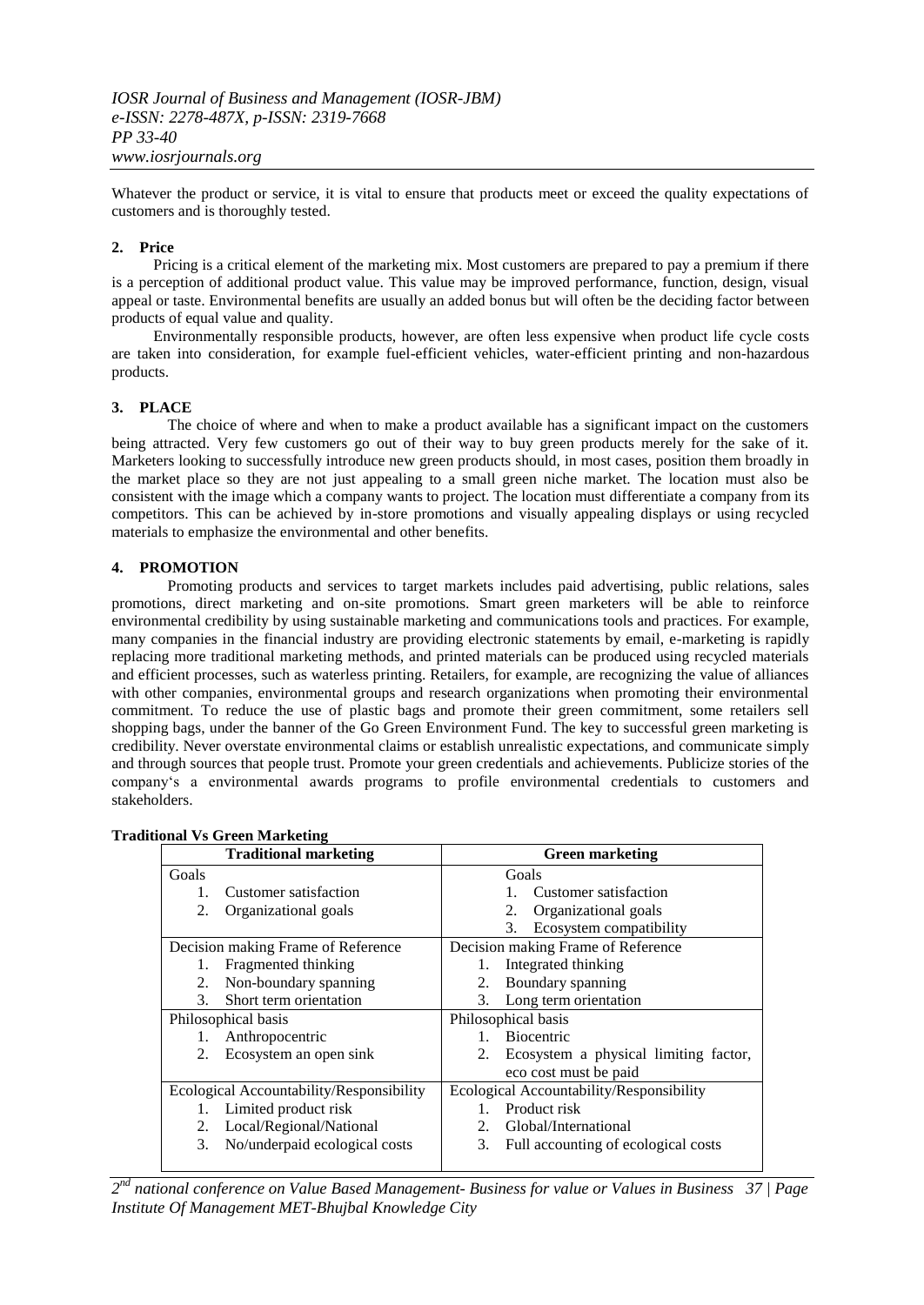*IOSR Journal of Business and Management (IOSR-JBM) e-ISSN: 2278-487X, p-ISSN: 2319-7668 PP 33-40 www.iosrjournals.org*

| General tools/approaches |                                  | General tools/approaches |                                      |  |
|--------------------------|----------------------------------|--------------------------|--------------------------------------|--|
|                          | 1. Use planning to minimize cost |                          | 1. Use life cycle assessment<br>and  |  |
|                          | of local waste disposal          |                          | environmental audits to minimize and |  |
|                          | 2. Reactive approach to<br>waste |                          | redirect waste management            |  |
|                          | management                       |                          | 2. Proactive<br>approach to<br>waste |  |
|                          | 3. Focus on industrial functions |                          | management                           |  |
|                          | 4. Total quality management      |                          | 3. Focus on industrial processes     |  |
|                          |                                  |                          | 4. Total quality environmental       |  |
|                          |                                  |                          | management                           |  |
|                          |                                  |                          |                                      |  |

 **Source: Donald A. Fuller,** *Sustainable Marketing***: Managerial-Ecological** 

## **Issue**

# **Eco-Labeling**

 Eco-labeling schemes offer environmentally less harmless label program. It was initiated by Germany in 1978. Eco label is an environmental claim that appears on the packaging of product. It is awarded to a manufacturer by an appropriate authority. The government of India launched an Eco mark scheme in 1991 to increase consumer awareness in respect of environment friendly product. The aim of the scheme is to encourage the customers to purchase those products which have less harmful environmental impact. ISO 14020 is a guide to the awards of eco- labels.

# **Green Washing**

"Consumers do not really understand a lot about these issues on Green marketing, and there's a lot of confusion out there in the minds of the customer about what actually green marketing is all about," says Jacquelyn Ottman (Author of "Green Marketing: Opportunity for Innovation.") Marketers sometimes take advantage of this confusion, and purposely make false or exaggerated "green" claims.

Critics refer to this practice as "green washing" which means trying to sell the customers those products which are not environment friendly but the company claims them to be environment friendly.

# **Green Products In India**

Wipro Info tech (Green It) was India's first company to launch environment friendly computer peripherals.

Samsung, was the first to launch eco friendly mobile handsets (made of renewable materials) – W510 and F268- in India.

Oil and Natural Gas Corporation Ltd. (ONGC), India's largest oil company, has introduced energyefficient Mokshada Green Crematorium, which saves 60% to 70% of wood and a fourth of the burning time per cremation.

Reva, India's very-own Bangalore based company was the first in the world to commercially release an electric car.

Honda India introduced its Civic Hybrid car.

ITC has introduced Paper Kraft, a premium range of eco-friendly business paper.

Indusland Bank installed the country's first solar-powered ATM and thus brought about an eco-savvy change in the Indian banking sector.

Suzlon Energy manufactures and markets wind turbines, which provide an alternative source of energy based on wind power. This green initiative taken by the company is extremely important for reducing the carbon footprint.

## **10 Ways To Go Green**

- **1.** Unplug when not in use.
- **2.** Use less water, every drop counts.
- **3.** Switch to compact fluorescent light bulbs.
- **4.** Choose products with less packaging.
- **5.** Buy organic and local food.
- **6.** Drive less that saves fuel.
- **7.** Walk more.

*2 nd national conference on Value Based Management- Business for value or Values in Business 38 | Page Institute Of Management MET-Bhujbal Knowledge City*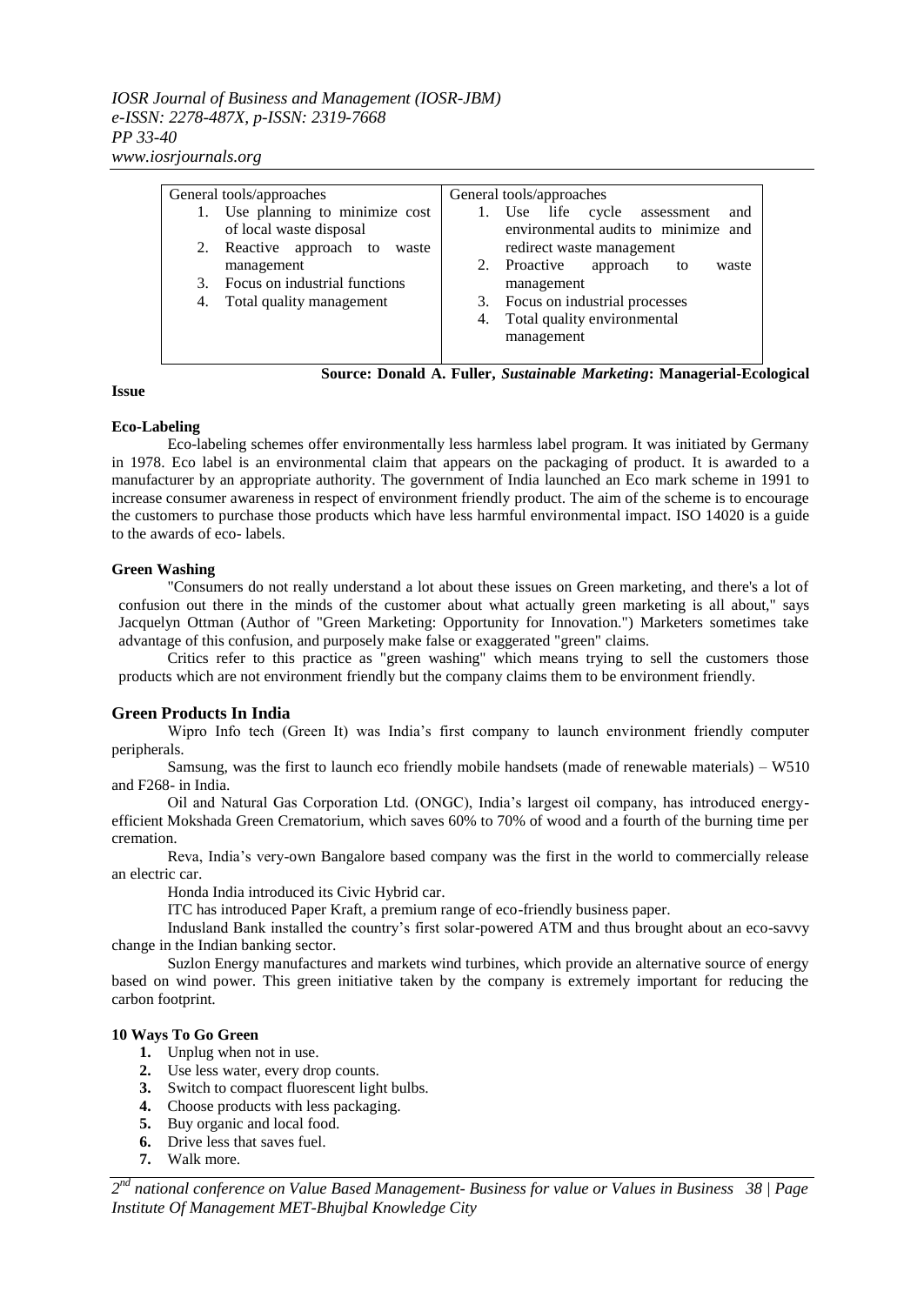- **8.** Recycle more.
- **9.** Switch to green power, use non conventional energy like solar power etc.
- **10.** Spread the world about green, live green, stay green.

## **Green Marketing- Challenges**

Although a large number of firms are practicing green marketing, it is not an easy job as there are a number of problems which need to be addressed while implementing Green marketing. The major challenges which Green marketing have to be faced are:

- **1. New Concept-**Indian literate and urban consumer is getting more aware about the merits of Green products. But it is still a new concept for the masses. The consumer needs to be educated and made aware of the environmental threats. The new green movements need to reach the masses and that will take a lot of time and effort.
- **2. Cost Factor-** Green marketing involves marketing of green products/services, green technology, green power/energy for which a lot of money has to be spent on R&D programmes for their development and subsequent promotional programs which ultimately may lead to increased costs.
- **3. Convincing customers-**The customers may not believe in the firm's strategy of Green marketing, the firm therefore should ensure that they undertake all possible measures to convince the customer about their green product, the best possible option is by implementing Eco-labeling schemes. Sometimes the customers may also not be willing to pay the extra price for the products.
- **4. Sustainability-** Initially the profits are very low since renewable and recyclable products and green technologies are more expensive. Green marketing will be successful only in long run. Hence the business needs to plan for long term rather than short term strategy and prepare for the same, at the same time it should avoid falling into lure of unethical practices to make profits in short term.
- **5. Non Cooperation-** The firms practicing Green marketing have to strive hard in convincing the stakeholders and many a times it may fail to convince them about the long term benefits of Green marketing as compared to short term expenses.
- **6. Avoiding Green Myopia-** Green marketing must satisfy two objectives: improved environmental quality and customer satisfaction. Misjudging either or overemphasizing the former at the expense of the latter can be termed green marketing myopia.

## **V. SUGGESTIONS**

Green marketing is still in its infancy and a lot of research is to be done on green marketing to fully explore its potential. There are some suggestion that an organizations should implement for catering challenges of green marketing and successful exploitation of green marketing.

Consumer needs to be made more aware about the merits of Green products. The consumer needs to be educated and made aware of the environmental threats. It should be made sure that the consumer is aware of and concerned about the issues that your product attempts to address. Green Marketing campaign and green advertising is good step toward it. Consumers must be motivated to switch brands or even pay a premium for the greener alternative.

Make sure that consumer feel that they can make a difference. This is called "empowerment" and due to this main reason consumers will buy greener products. Further steps should be taken to control false promise and claim by the marketer to maintain legitimacy and trustworthiness of green products. For effective and efficient implementation of this concept of Green Marketing the factor that plays a major role is the Government. Unless the government creates specific and stringent laws and utilizes its authority to implement them, the concept cannot be conceptualized. If the Consumer, the Organization and the Government work in unison towards the common goal of minimizing the detrimental environmental impact of their activities, then they can surely save this environment and make this world a better place to live in. It is not enough for a company to green its products, consumers expect the products at they purchase pocket friendly and also to help

*2 nd national conference on Value Based Management- Business for value or Values in Business 39 | Page Institute Of Management MET-Bhujbal Knowledge City*